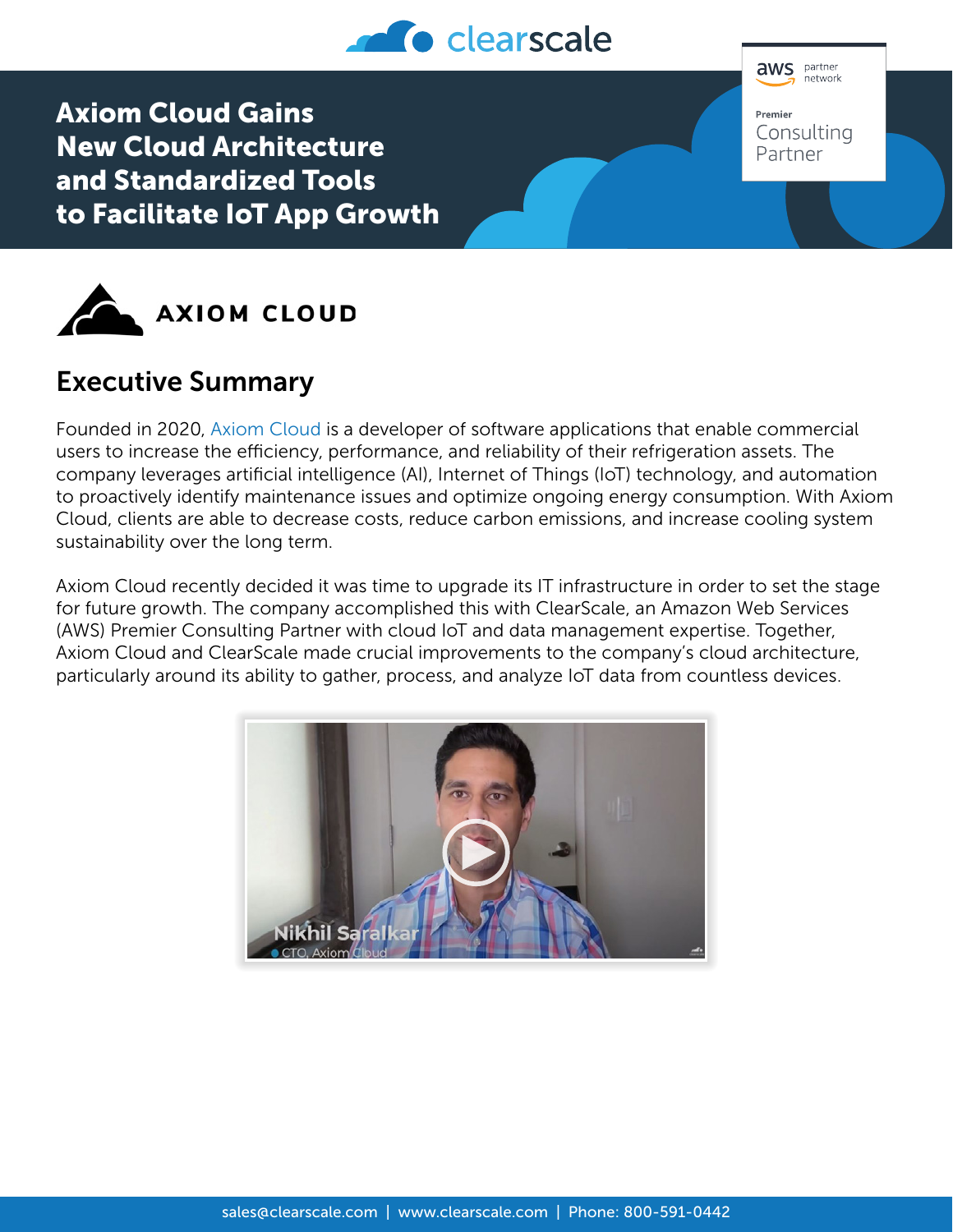

## The Challenge

A lot has changed since Axiom Cloud first started using cloud computing technology. Initially, the company built cloud infrastructure to deliver on-premises services that required maintaining hardware on client sites. This model wasn't scalable and didn't align with the leadership team's vision of serving customers entirely through the cloud. As Axiom Cloud grew, the business knew it would eventually have to replace its on-premises model and the custom tools designed to fulfill early use cases.

Axiom Cloud eventually evolved beyond its homegrown solutions and had to find a way to address new use cases, reduce dependency on custom frameworks, and improve scalability. Furthermore, technical debt was mounting, and customer demands were growing more complex.

After speaking with outside system architects, Axiom Cloud learned that AWS offered the capabilities and solutions it needed to achieve its IT performance goals. However, the company didn't have the in-house expertise or resources to implement a solution that would take full advantage of the AWS platform. This led Axiom Cloud to ClearScale, a long-time AWS specialist with the AWS IoT Competency, and significant experience designing cloud architectures and data infrastructure for next-gen business models.

"The project was a huge success, thanks to ClearScale. We're really excited about what's next for us. We are going to significantly increase the number of customers we have, the quality of our products, and the features we offer. The bedrock we built with ClearScale is going to accelerate all our growth plans."

Nikhil Saralkar, CTO, Axiom Cloud

## The ClearScale Solution

Axiom Cloud charged ClearScale with creating a reliable, secure, and flexible cloud ecosystem that could meet the company's ambitious growth objectives. ClearScale decided the best way to approach the project was to leverage serverless infrastructure, purpose-built AWS solutions, and automated processes.

First, ClearScale replaced Axiom Cloud's custom tools with standardized AWS frameworks, eliminating the need to maintain certain legacy assets. ClearScale also established a new data pipeline for gathering information from IoT devices in the field. As a result, Axiom Cloud had a better way to store information and extract customer insights that could lead to new revenue opportunities.

Additionally, ClearScale automated Axiom Cloud's container orchestration workflow. Rather than monitor clusters internally, Axiom Cloud started using [Amazon Elastic Kubernetes Services \(EKS\)](https://aws.amazon.com/eks/), a fully managed solution for running Kubernetes applications. Together, these changes increased the efficiency and cost-effectiveness of Axiom Cloud's IT infrastructure dramatically.